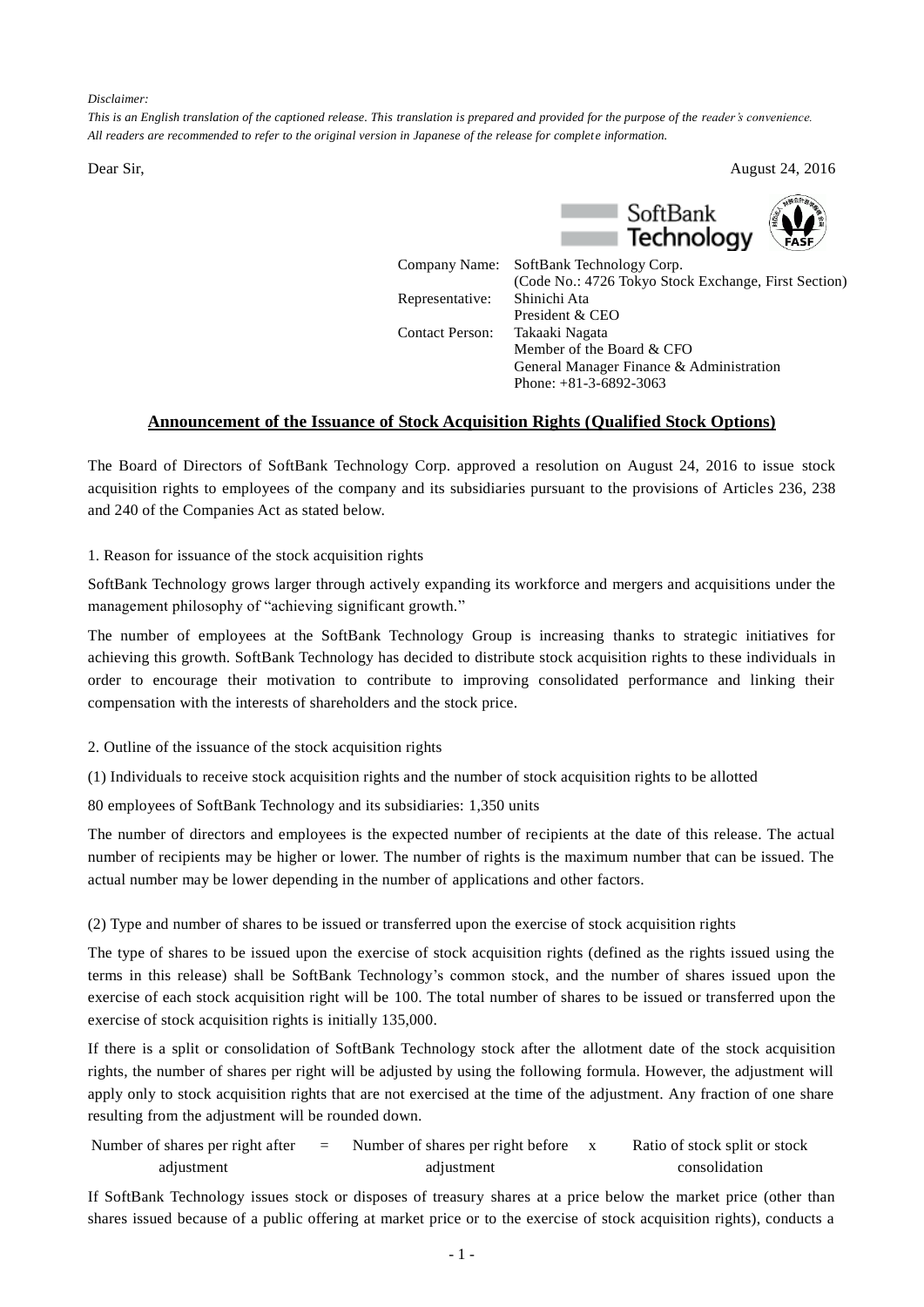merger, a company split, exchange of shares or transfer of shares (collectively "merger, etc."), conducts a gratis share allocation, or takes any other event that calls for an adjustment of the number of shares per right, SoftBank Technology can adjust the number of shares per right to a reasonable extent.

(3) Total number of stock acquisition rights to be issued

The total number of stock acquisition rights is 1,350.

If one or more individuals who are to receive stock allocation rights as explained in item (1) are no longer employees of SoftBank Technology or its subsidiary on the allocation date or if eligible individuals apply for a smaller number of rights than the number that is planned to be issued, the number of rights that individuals apply to will instead be the total number of the stock acquisition rights.

## (4) Amount to be paid in exchange for the stock acquisition rights

It shall not need payment. This is the stock acquisition rights to be granted as incentive compensation, it does not apply to advantageous issue that is not a requirement for the payment of money.

(5) Amount of assets to be contributed upon the exercise of stock acquisition rights and calculation method

The assets to be contributed upon the exercise of each of the stock acquisition rights is calculated by multiplying the price per share (exercise price), which is determined as follows, by the number of shares per right.

The exercise price is the average closing price of the SoftBank Technology's common stock on the Tokyo Stock Exchange on each day of the month (except days when there was no trading of the SoftBank Technology stock) prior to the month in which the applicable stock acquisition rights were allotted, with any fraction of one yen rounded up. However, if this amount is lower than the closing price (if there are no transactions on the allotment date, the most recent closing price prior to this date) of the SoftBank Technology's common stock on the Tokyo Stock Exchange on the date of allotment of the stock acquisition rights, the closing price on this date shall apply.

After the allotment date of the stock acquisition rights, if there is a split or consolidation of SoftBank Technology stock or the issuance of stock or disposal of treasury shares at a price below the market price (other than shares issued because of a public offering at market price or to the exercise of stock acquisition rights), the exercise price will be adjusted by using the following formula. Any fraction of one yen resulting from the adjustment will be rounded up.

In the formula below, the number of outstanding shares is the number of shares issued after deducting treasury shares. If there is a disposal of treasury shares, the number of shares newly issued is instead the number of treasury shares to be disposed and the increase in shares due to a stock split or issue is instead the number of shares disposed.

| Exercise price           |  | Exercise price<br>before<br>$=$ | Number of<br>outstanding shares |  | Number of shares<br>newly issued                 |  | Amount to be paid<br>per share                   |
|--------------------------|--|---------------------------------|---------------------------------|--|--------------------------------------------------|--|--------------------------------------------------|
| after                    |  |                                 |                                 |  |                                                  |  | Share price before split/consolidation/new issue |
| adjustment<br>adjustment |  |                                 | Number of                       |  | Increase in shares due to a stock split or issue |  |                                                  |
|                          |  |                                 | outstanding shares              |  |                                                  |  | (or decrease due to consolidation)               |

After the allotment date of the stock acquisition rights, if there is a stock consolidation or similar event, a gratis share allocation or any other event that calls for an adjustment of the exercise price, SoftBank Technology can adjust the exercise price to a reasonable extent.

(6) Allotment date of the stock acquisition rights

September 8, 2016

(7) Matters concerning certificates of the stock acquisition rights

SoftBank Technology will not issue certificates for the stock acquisition rights.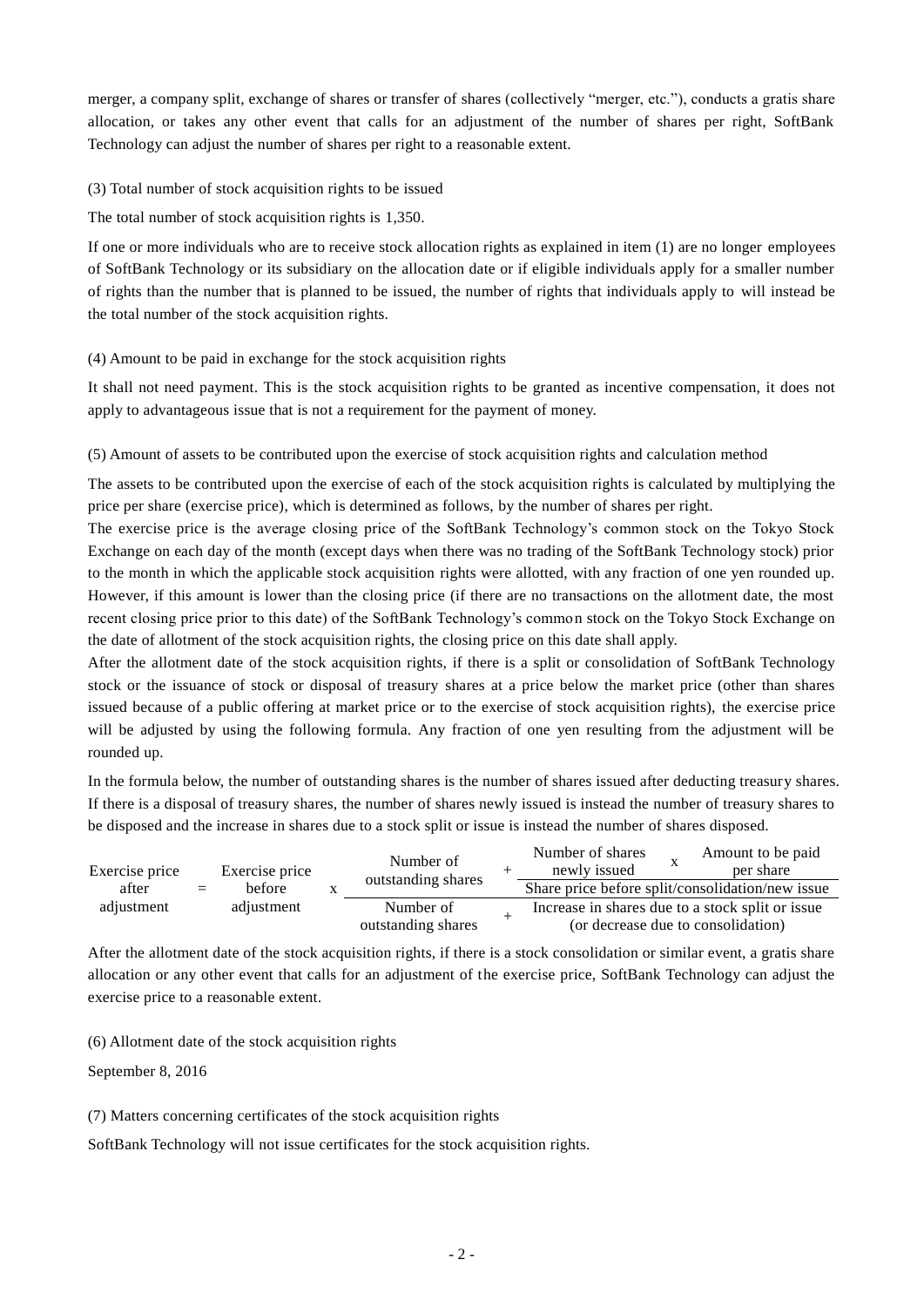(8) Matters concerning the amount of capital and capital reserve to be increased as a result of the issuance of shares upon the exercise of stock acquisition rights

The amount of capital to be increased as a result of the issuance of shares upon the exercise of stock acquisition rights is half of the maximum amount of the increase in capital, etc. to be calculated pursuant to Article 17, Paragraph 1 of the Ordinance on Accounting of Companies, and any fraction of one yen resulting from the calculation will be rounded up. The remaining amount will be added to the capital reserve.

## (9) Stock acquisition right exercise period

Period during which the stock acquisition rights are exercisable (the "exercise period") is from September 1, 2018 to August 31, 2022.

## (10) Conditions for the exercise of stock acquisition rights

- a. Right holders may not exercise the stock acquisition rights yet to be exercised if rights holders are no longer a director or employee of SoftBank Technology or its subsidiaries ( the "qualification for the exercise of the rights").
- b. Irrespective of the preceding item a., in case that rights holders lose the stock acquisition rights due to the retirement from SoftBank Technology or its subsidiaries because of the company's convenience, if SoftBank Technology approves in writing the exercise of the rights by the new holder(s) based on applicable circumstances, rights holders may exercise the stock acquisition rights which rights holders could exercise if rights holders had not lost the stock acquisition rights only until the day on which 1 year from the loss of qualification for the exercise of the rights passes or the expiration of the exercise period, whichever is earlier.
- c. Irrespective of the preceding item a. and b., in case that rights holders lose the stock acquisition rights (except for the death of rights holders ), if SoftBank Technology approves in writing the exercise of the rights by the new holder(s) based on applicable circumstances, the individual(s) who inherited the stock acquisition rights can exercise any rights that could have been exercised by the original rights holder (had that person not lost the stock acquisition rights).
- d. Irrespective of the preceding item a., if a rights holder dies, the individual(s) who inherits the stock acquisition rights can exercise any rights that could have been exercised by the original rights holder (had that person not died) during the period ending on the sooner of one year after the death or at the end of the exercise pe riod.
- e. Irrespective of the preceding item a. and d., in the event that a rights holder dies and the individual(s) inheriting the stock acquisition rights is confirmed within 10 months of the death, if SoftBank Technology approves in writing the exercise of the rights by the new holder(s) based on applicable circumstances, the individual(s) who inherited the stock acquisition rights can exercise any rights that could have been exercised by the original rights holder (had that person not died).
- f. Except in the cases explained in the preceding items d. and e., it is not permitted to inherit the stock acquisition rights. Furthermore, in the event of the death of an individual who inherited the stock acquisition rights from an original rights holder, no further inheritance of the rights will be allowed.
- g. Rights holders may not exercise stock acquisition rights when shares that would be issued due to the exercise of the rights would raise the number of shares issued to more than the authorized amount and when common stock that would be issued due to the exercise of the rights would raise the number of shares of common stock to more than the authorized amount.
- h. Rights holders may not exercise a stock acquisition right of less than one unit.
- i. Any other terms and conditions will be determined by a stock acquisition right allocation contract to be entered into between SoftBank Technology and individuals who receive stock acquisition rights.
- (11) Items related to acquisition of stock acquisition rights
- a. If a merger contract in which SoftBank Technology will no longer exist, a contract for an absorption and split in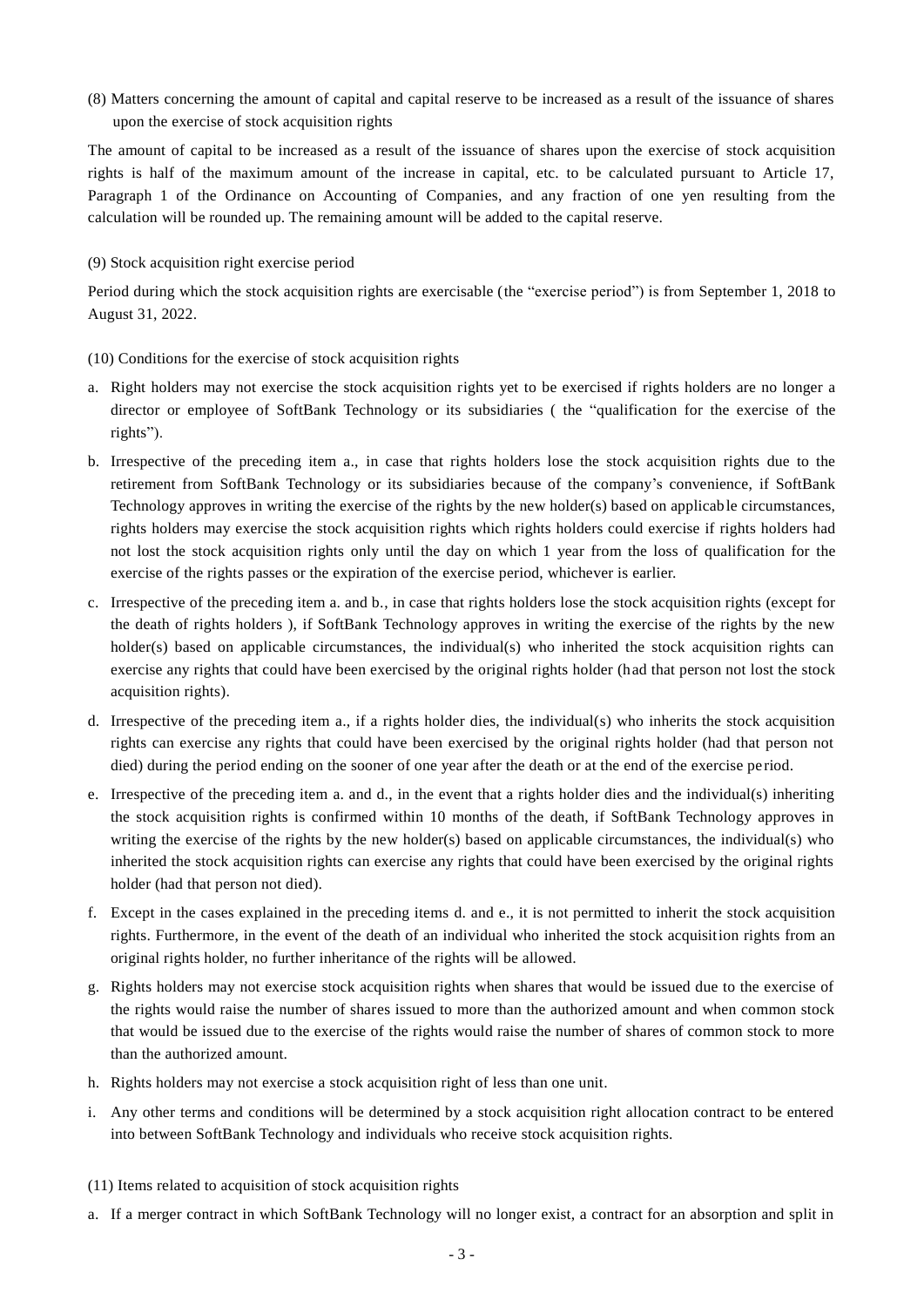which SoftBank Technology is the divesting company, a plan for a company split to form a new company, or a share exchange or share transfer agreement in which SoftBank Technology will become a wholly owned subsidiary is approved by the General Meeting of Shareholders (or the Board of Directors if shareholder approval is not required), SoftBank Technology may acquire all stock acquisition rights without compensation on a date specified by the Board of Directors.

- b. When a rights holder is no longer able to exercise all or part of the stock acquisition rights held in accordance with (10) above, SoftBank Technology may acquire all of these stock acquisition rights without compensation on a date specified by the Board of Directors.
- c. If the General Meeting of Shareholders approve a resolution to acquire class shares subject to the condition that all shares are purchased pursuant to the provisions of Article 171, Paragraph 1 of the Companies Act, SoftBank Technology may acquire all of the stock acquisition rights without compensation on a date specified by the Board of Directors.
- d. If the General Meeting of Shareholders approve a stock consolidation (only consolidations where multiplying the number of shares in one unit by the consolidation ratio results in a number that is smaller than one) for the stock of a particular class to be issued upon the exercise of stock acquisition rights, SoftBank Technology may acquire all of the stock acquisition rights without compensation on a date specified by the Board of Directors.
- e. When the Board of Directors approves a demand by a special controlling shareholder to purchase all the stock of other shareholders, SoftBank Technology may acquire all of the stock acquisition rights without compensation on a date specified by the Board of Directors.
- (12) Restriction on the acquisition of the stock acquisition rights through transfer

Any transfer of stock acquisition rights requires the approval of the Board of Directors.

(13) Treatment of the stock acquisition rights for a corporate reorganization

If SoftBank Technology conducts a merger (only a merger in which SoftBank Technology no longer exists), an absorption-type company split, an incorporation-type company split, or an exchange or transfer of shares (the "corporate reorganization"), then for each reorganizational action, the stock acquisition rights of the company stated in Article 236, Paragraph 1, Items 8, (a) through (e) of the Companies Act (the "reorganized company") can be granted to rights holders with the following terms on the day on which the corporate reorganization is implemented. However, this provision applies only when the absorption and merger contract, new company merger contract, absorption split contract, new establishment split plan, share exchange contract or share transfer plan includes provisions stipulating that the reorganized company will grant stock acquisition rights with the following terms.

a. Number of the stock acquisition rights of the reorganized company to be granted

The same number as the remaining stock acquisition rights held by each rights holder are granted.

- b. Type of shares of the reorganized company to be issued or transferred upon the exercise of stock acquisition rights common stock of the reorganized company.
- c. Number of shares of the reorganized company to be issued or transferred upon the exercise of stock acquisition rights

To be determined in accordance with (2) above, taking into account the terms and conditions of the corporate reorganization.

d. Amount of assets to be contributed upon the exercise of stock acquisition rights

To be determined in accordance with (5) above, taking into account the terms and conditions of the corporate reorganization.

e. Stock acquisition right exercise period

Starts on the later of the first day of the exercise period as prescribed in (9) above or the effective date of the corporate reorganization and ends on the last day of the exercise period as prescribed in (9).